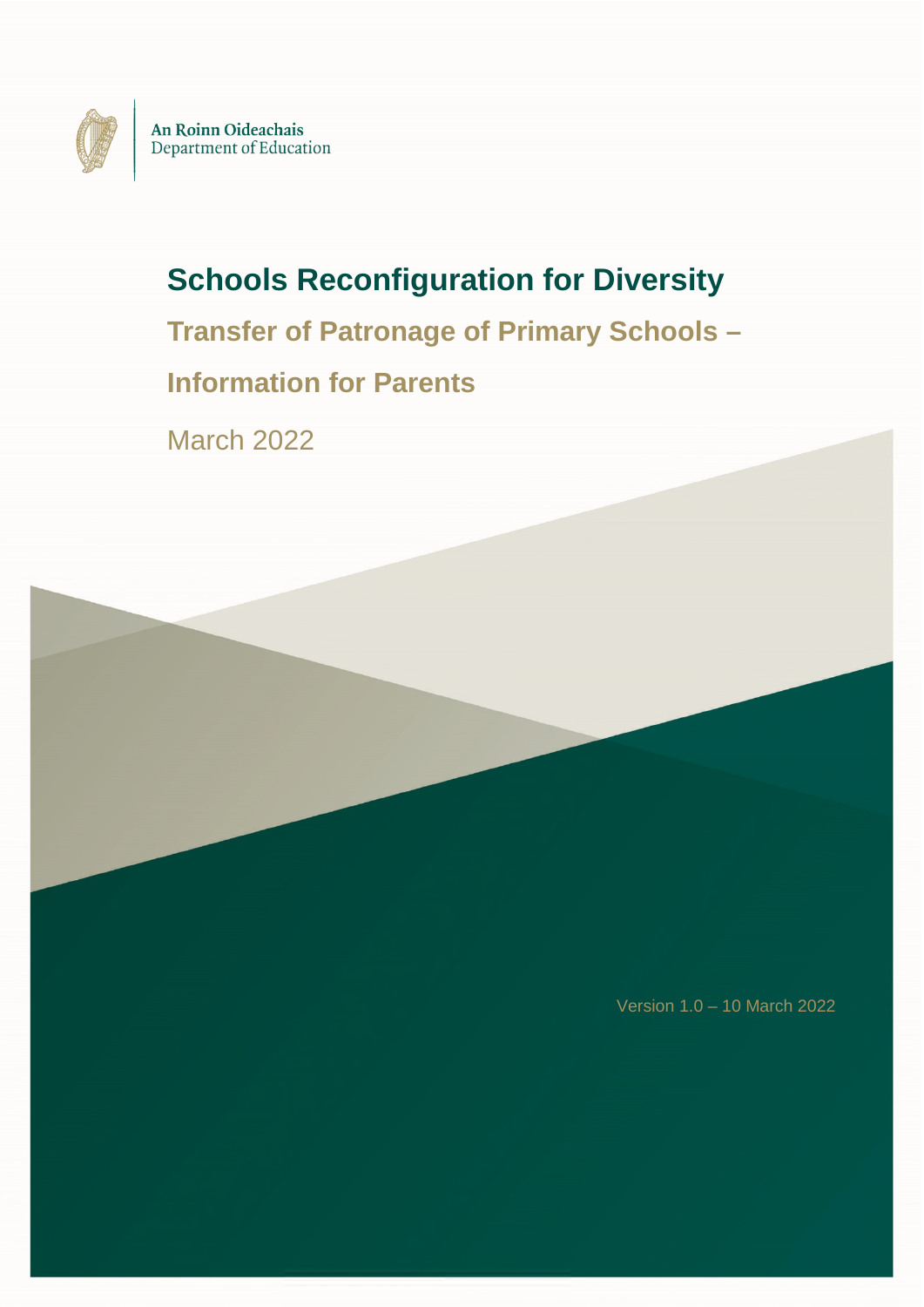# **Information & FAQ for Parents/Guardians, Pupils and the School Community**

### **1. Context**

#### **Are there different types of primary schools?**

Primary schools can operate through either the English or Irish language. In terms of ethos, they can be:

- religious (or denominational) schools
- inter-denominational schools
- multi-denominational schools

Children normally attend one of their local primary schools. You can send your child to the primary school of your choice, as long as there is a place for him/her. All State-funded primary schools follow a common national curriculum and are subject to the same rules and regulations.

#### **What is meant by patronage? What are the different types of patrons?**

*Patronage* of a school refers to a person or body that manages a school, which is known as the school's *patron.*

The patron appoints the board of management to manage the operation of the school. The patron also determines the ethos and characteristic spirit of the school. Religious education or instruction may be provided at the school in line with its ethos.

Some examples of bodies which run religious (or denominational) schools are the Catholic Church and the Church of Ireland. Some examples of bodies which run multi-denominational schools are Education and Training Boards, Educate Together and An Foras Pátrúnachta.

Schools under the patronage of An Foras Pátrúnachta have a dual ethos, the Irish language and a spiritual ethos such as multi-denominational, Catholic or inter-denominational.

#### **Is the curriculum the same in all schools no matter who the patron is?**

All State-funded primary schools follow a common national curriculum and are subject to the same rules and regulations.

Currently at primary level, Religious Education is one of 12 subjects in the 1999 Primary School Curriculum, with schools currently required to allocate thirty minutes per day for religious instruction.

Religious Education holds a unique position in that the responsibility for providing a programme of Religious Education rests with the patron bodies of individual schools and not the State. This means that the content of the religious education programme in a particular primary school is determined by the patron of the school.

There are a number of patrons' programmes within the primary school system reflecting the diversity of patronage. Some of these are denominational or religious in nature, emphasising the place of children's faith, spiritual and moral development in their lives. Other patrons'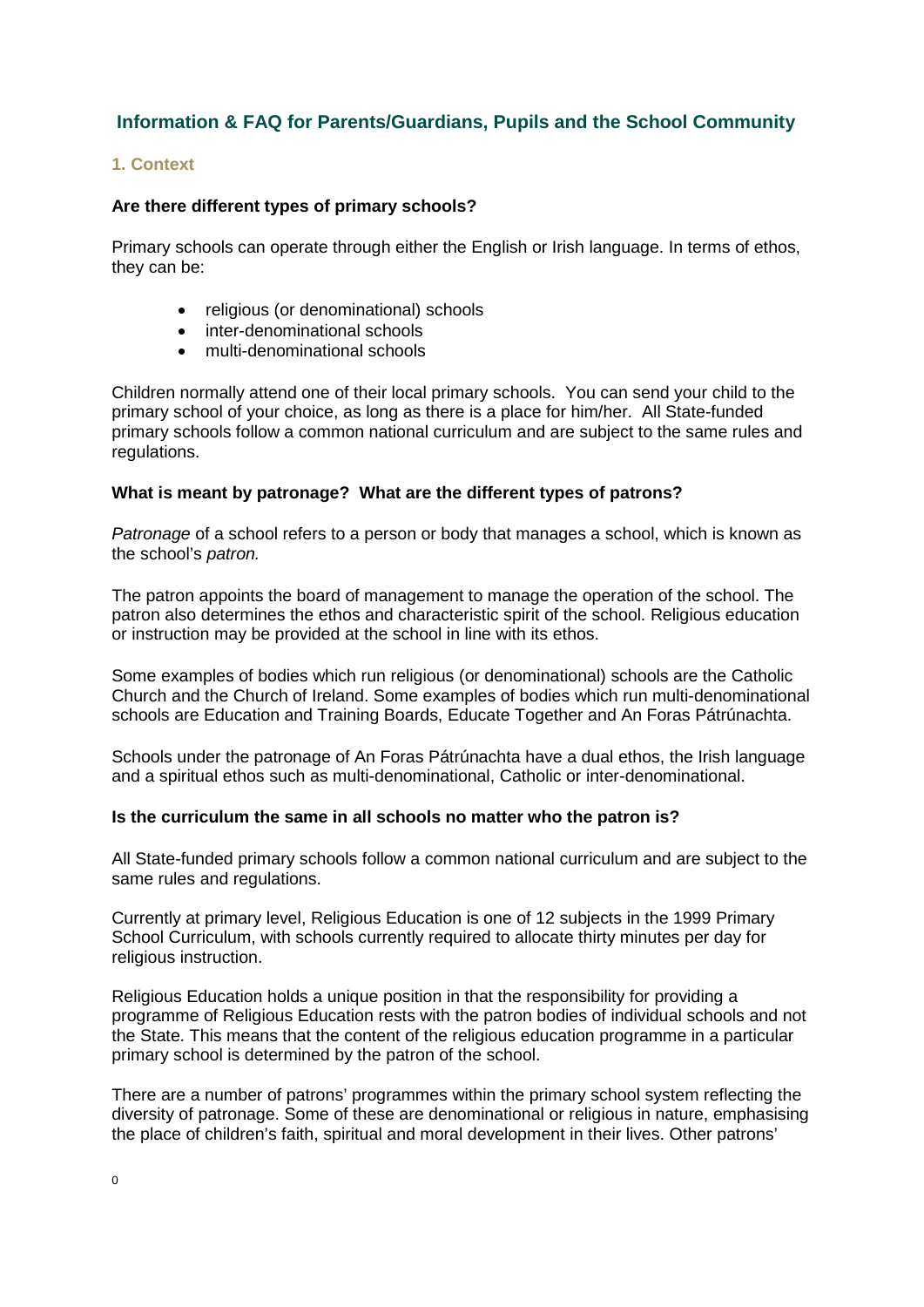programmes are ethical in nature and emphasise fostering children's understanding of ethics and values.

The National Council for Curriculum and Assessment (NCCA) is currently reviewing and redeveloping the full primary curriculum which was last published in 1999. Within this is the exploration on the integration of new areas of learning in the curriculum including areas like technology and sustainable development. As part of the process the NCCA published the Draft Primary Curriculum Framework for consultation in February 2020. Due to the pandemic and the circumstances in schools, the consultation was re-designed to run two phases:

Phase 1 involved engagement with national stakeholder organisations and bodies, and was open from February 2020 to January 2021. Phase 2, which opened in October 2021 and ran until the end of February 2022, involved engagement with the general public, teachers, school leaders, parents and children.

In the coming months, NCCA will be analysing the feedback from Phases 1 and 2 of the consultation and share the findings in a consultation report. These findings will be used to inform the finalisation of the Primary Curriculum Framework. Once published in early 2023, this framework will guide the development of the specifications for each of the curriculum areas.

The draft Primary Curriculum Framework aims to support the learning and development of children from different religious backgrounds and of non-religious backgrounds. The curriculum areas of Wellbeing and Social and Environmental Education present opportunities for incorporating this learning in the redeveloped curriculum.

#### **What happens in a multi-denominational school?**

• Curriculum:

Multi-denominational schools deliver the national curriculum in the same way as all schools, regardless of patron, and are subject to the same rules and regulations.

The Irish language is nurtured in children attending multi-denominational schools in the same way as children attending other primary schools.

• How religion is taught:

Children in multi-denominational schools learn about all faiths and belief systems (for example atheistic and humanist perspectives) as part of the school day.

For example, Education and Training Board Community National Schools use a multi-belief and values education curriculum called "Goodness Me, Goodness You!". Educate Together schools use a moral and ethical curriculum called "Learn Together".

Schools under the patronage of An Foras Pátrúnachta have the Irish language as their ethos and their characteristic spirit is described as either multi-denominational, Catholic or interdenominational. In their multi-denominational schools, the Croí na Scoile (Heart of the School) Programme as written by the school in collaboration with An Foras Pátrúnachta is used.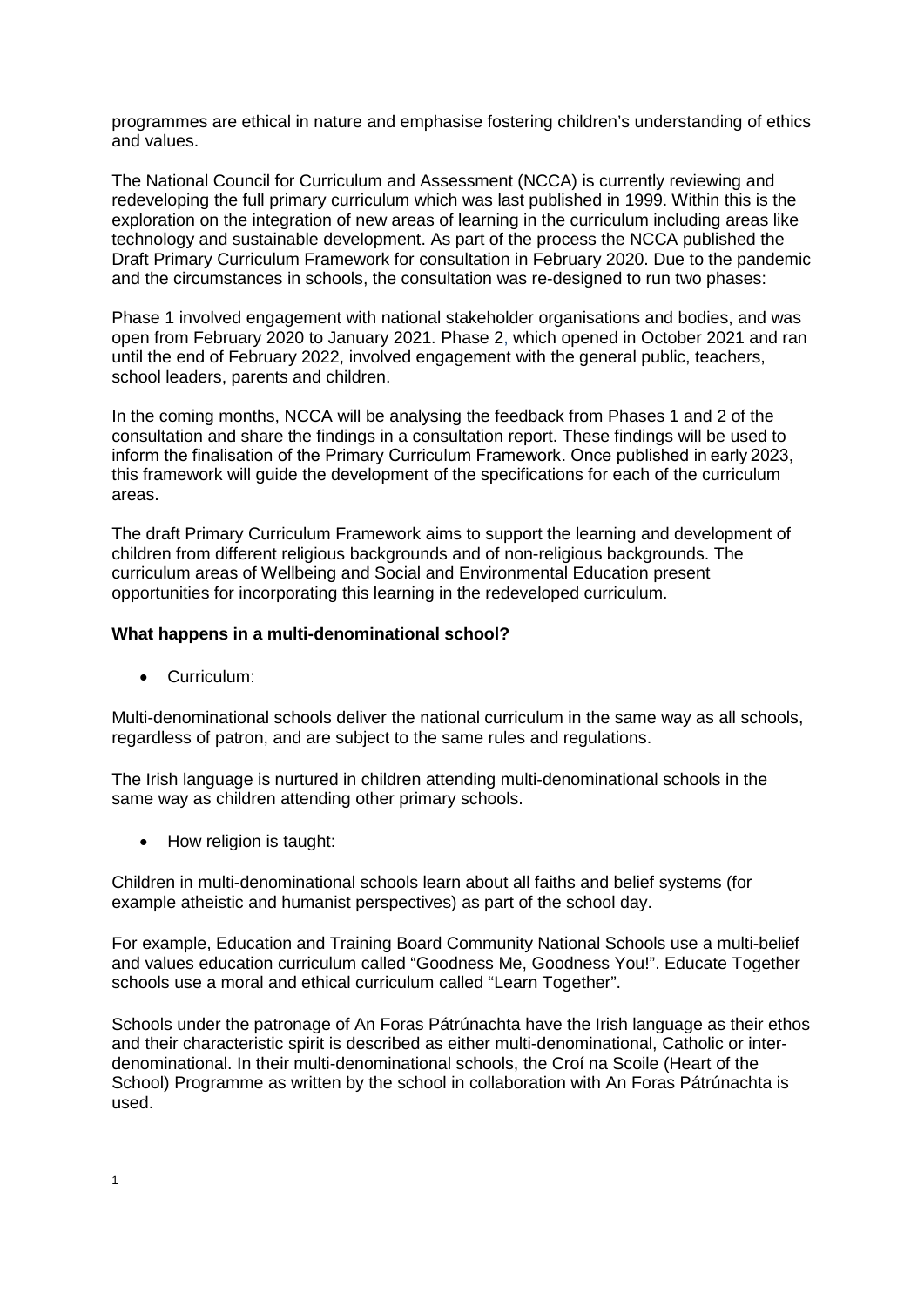How faith formation, for example preparation for First Communion and Confirmation, happens:

In multi-denominational schools faith formation classes do not take place during the school day. Various arrangements are in place to facilitate this outside of school hours.

Religious Instruction, faith formation and for example preparation for First Communion and Confirmation may be arranged in partnership between parents and the local parish. Practices vary from school to school and can operate at a local level.

• The celebration of religious festivals such as Christmas:

Multi-denominational schools may celebrate many of the important religious and nonreligious events that take place throughout the year such as Christmas, Easter, Diwali, Eid, Vaisakhi, Holi, Darwin Day and other festivals throughout the school term. Arrangements can vary from school to school.

Many multi-denominational schools may have symbols and images on display in the school which may reflect the different religions and beliefs of children attending the school. Special times of year may also be marked with particular images and artefacts, for example, a crib at Christmas, Islamic art displays at Eid and so on. Again, arrangements can vary from school to school.

• How this differs from the teaching of religion in a religious ethos school:

The majority of primary schools are under Catholic denominational patronage and this informs the ethos and characteristic spirit of the school. In line with this, a Christian ethos permeates the school day and the life of the school.

Arrangements for faith formation and faith formation classes, for example preparation for First Communion & Confirmation, in schools under religious patronage are a matter for the patrons themselves. In most such schools faith formation and preparation for sacraments forms part of the school day.

The patron's programme (religious education programme) and implementation of it, including teacher training, is a matter for the patron and the school board of management.

# **1. Reconfiguration/Transfer of patronage**

# **What is Reconfiguration? What does it mean for a school?**

The Schools Reconfiguration for Diversity Process aims to provide more multidenominational schools, in line with the choices of families and school communities and the Programme for Government commitment.

This process facilitates a change of patron, and ethos, in areas where there may be demand for more diversity in school type. In places where there is a lot of one type of patron, and a demand for more diversity/choice, existing denominational (religious) patrons may consider transferring a school under their patronage to a multi-denominational patron. This will offer choice to those parents that do not wish to send their children to a denominational (religious) school.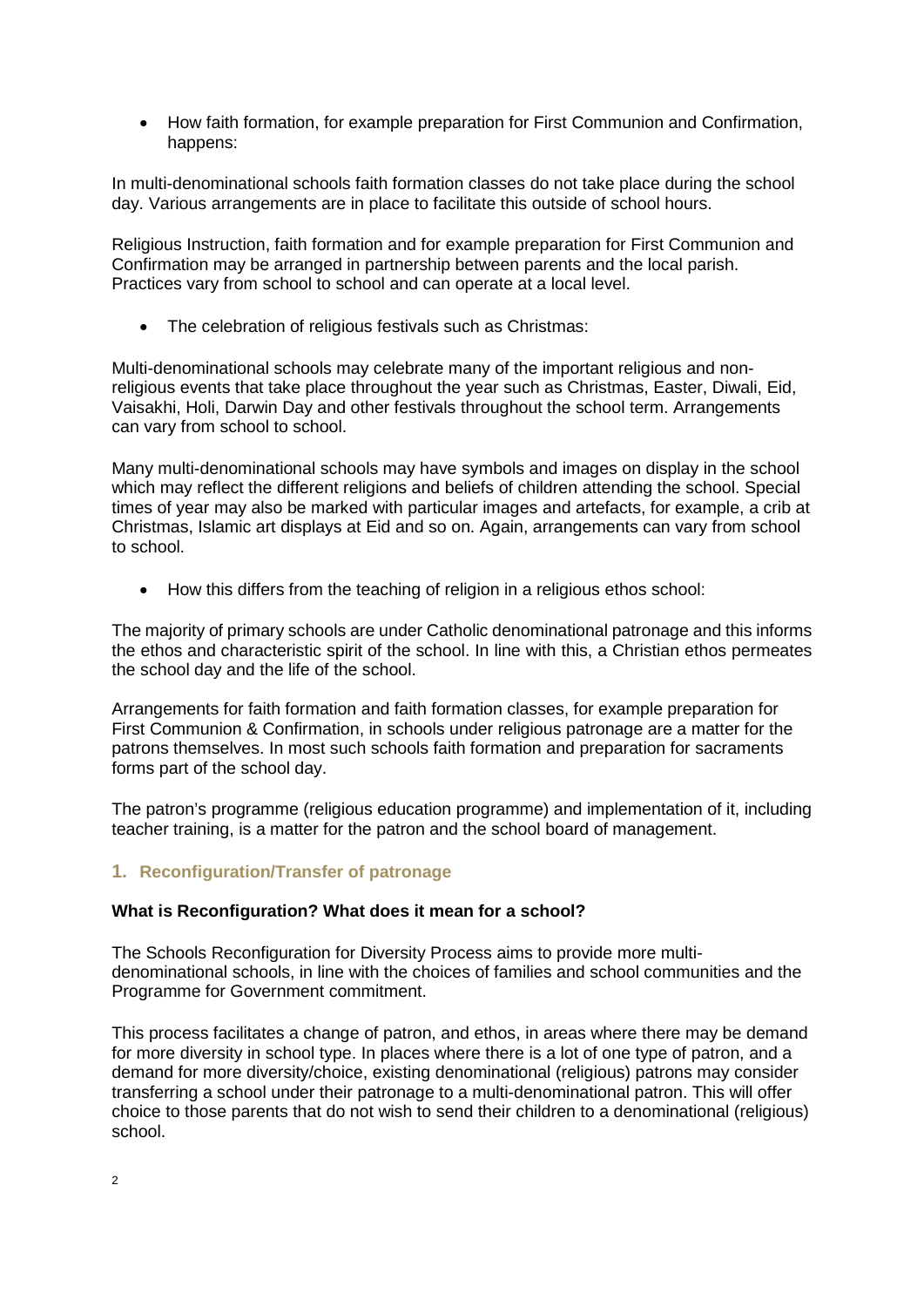When a school transfers from one patron to another, the school remains open (with the same roll number and operating from the same school property), with staff and pupils remaining in place.

Government policy as set out in the Programme for Government is to expand and prioritise the transfer of viable schools to Education and Training Board Community National Schools.

Transfers of patronage to the Education and Training Board sector involve a change of employer for the staff of the school. For transfers to other multi-denominational patrons, such as Educate Together or An Foras Pátrúnachta, the school's board of management would remain the employer of the staff.

A patronage transfer will necessitate the appointment of a new board of management (or a single manager for an interim period) in accordance with the patron's legal obligations. This will include two direct nominees of the new patron. The reconstituted board may include members of the previous board of management.

The school patron is responsible for decisions on any transfer of patronage. It is possible for any school to transfer patronage (subject to the school's patron wishing to do so).

A number of schools have changed patronage in recent years. These school communities engaged in a process of engagement with their patron.

#### **What has the Government committed to?**

The Programme for Government reflects the Government's objective of continuing to expand the plurality of schools to reflect the full breadth of society. It sets out that "students of all religions and none should have access to education, regardless of their belief system". The Programme for Government commitments in this area include to:

• "Achieve the target of at least 400 multi-denominational primary schools by 2030, to improve parental choice";

• "Expand and prioritise the transfer of viable schools to Community National Schools";

•"Work with communities to ensure the provision of clear, non-partisan information on the preparation for, and the consequences of, the divestment process and to respond to queries raised".

#### **Why are efforts being made to increase the number of multi-denominational primary schools?**

All primary schools in Ireland have a patron, whose responsibilities include setting the ethos and characteristic spirit for the school. At present, 89% of primary schools have a Catholic ethos. Approximately 5% have a multi-denominational ethos and the remaining approximately 6% of primary schools have a religious ethos other than Catholic, mainly Church of Ireland.

Denominational schools have played an important role in primary education in Ireland for over a century. They, along with other primary schools, have a strong history of inclusivity in serving their local communities and they accept children of all faiths and none.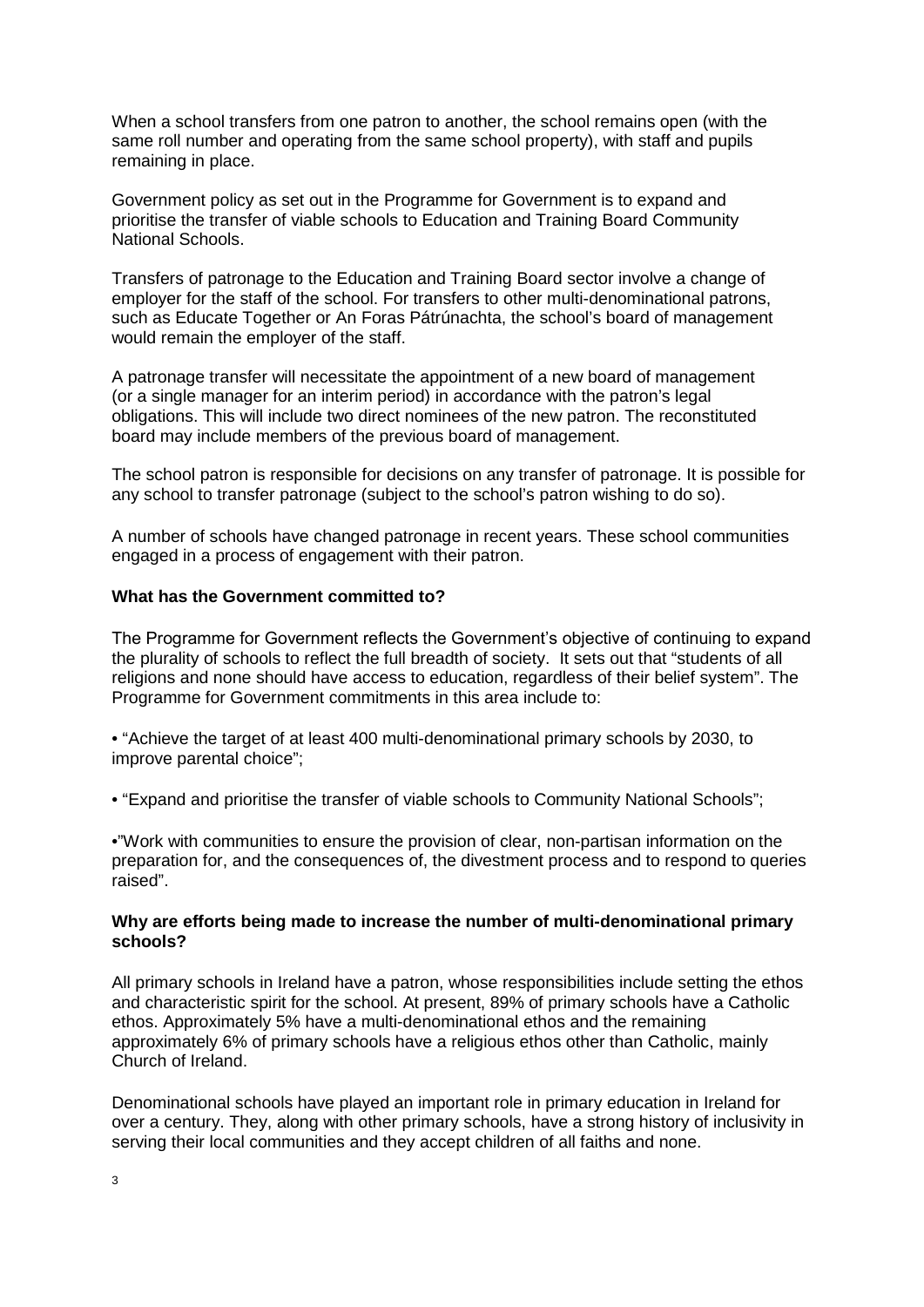As Irish society has been changing it is considered desirable that the option of availing of education in school settings without a denominational ethos are more widely available.

Parents decide which school to send their children to for a wide variety of different reasons and ethos can be an important factor for some. There is demand for schools that don't have a denominational/religious ethos at their core.

Catholic patrons have indicated that they are supportive of an educational landscape which reflects the reality of the increasingly diverse society in our country, and that a true plurality of patronage across the country should ensure parental choice whilst enabling patrons to be true to their own ethos and characteristic spirit.

Representatives of Catholic patrons have stated that "Bishops would like to move as quickly as possible to a situation in which the State supports parents with the provision of schools whose ethos genuinely reflects what they want for their children". Some Catholic Bishops have already facilitated transfers of patronage, as have some Church of Ireland Bishops. Mainstream primary schools that have transferred patronage are listed in Appendix A.

The Government has set a target of increasing the number of multi-denominational primary schools to 400 by the year 2030. This would bring the percentage of multi-denominational primary schools to about 13% from *circa.* 5% currently.

#### **How will parental preference be taken into account in any transfer of patronage?**

The voice of the parent and school community is important in the context of a decision to change to a multi-denominational ethos. The school patron is responsible for decisions on transfer of patronage. The Department encourages parents to discuss any views that they have on transfer of patronage and change of ethos with the patron of the school their children attend. Consultation with parents and school communities is very important.

Government policy as set out in the Programme for Government is to:

• "Achieve the target of at least 400 multi-denominational primary schools by 2030, to improve parental choice";

• "Expand and prioritise the transfer of viable schools to Community National Schools";

•"Work with communities to ensure the provision of clear, non-partisan information on the preparation for, and the consequences of, the divestment process and to respond to queries raised."

Prospective patrons may include existing multi-denominational providers such as the Education and Training Boards, An Foras Pátrúnachta and Educate Together.

#### **Have transfers of patronage already happened in some areas?**

Yes, a number of patronage changes of mainstream primary schools to a multidenominational patron have taken place in recent years, resulting in the provision of an additional 11 multi-denominational Community National Schools.

An Foras Pátrúnachta offers a full multi-denominational model and has also developed another model in a Gaelscoil.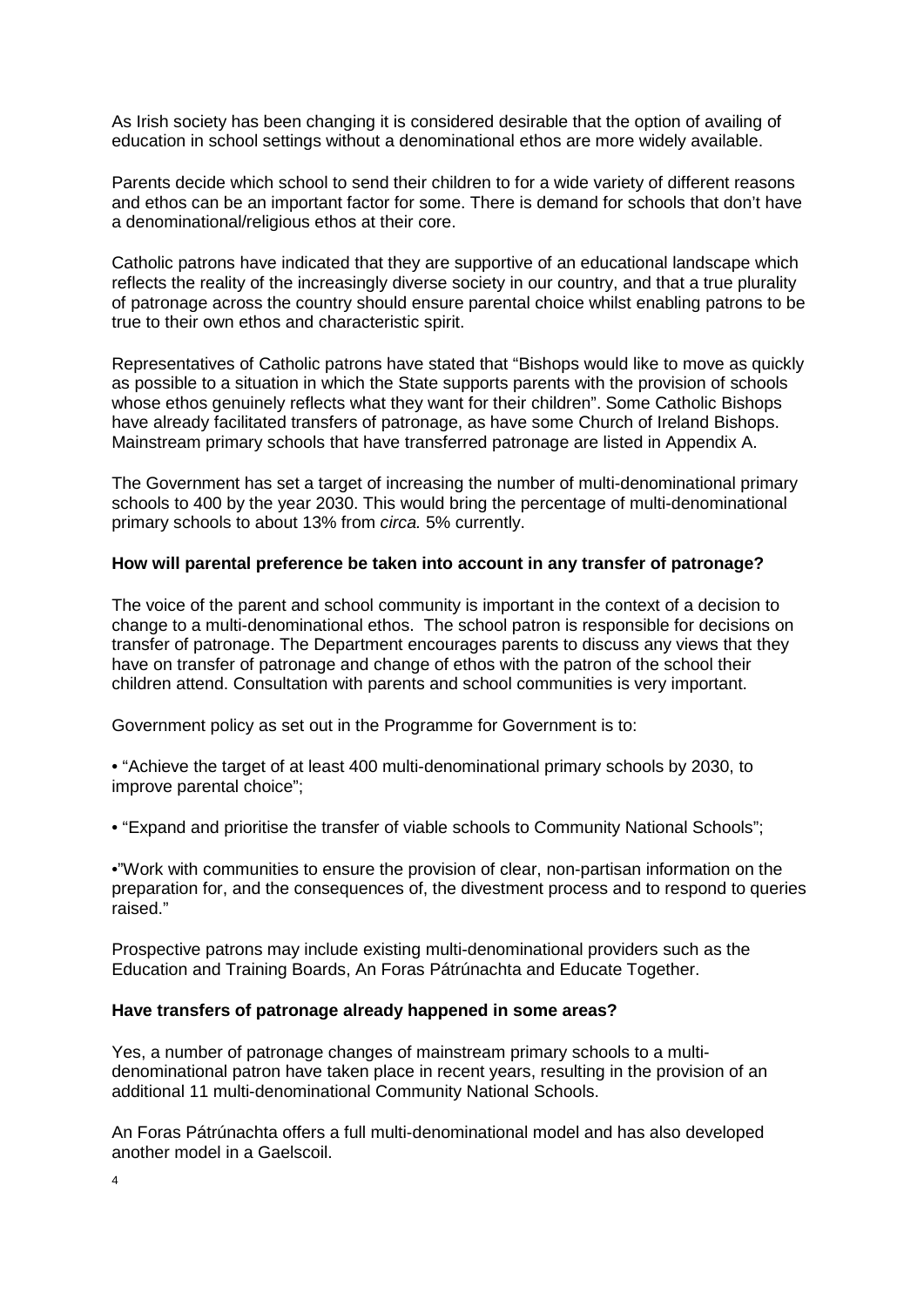A list of mainstream primary schools that have transferred patronage is at Appendix A.

### **How are schools selected for Reconfiguration?**

To provide choice for parents, it is hoped that in places, such as towns or areas of cities where there are a number of denominational schools but no multi-denominational schools, a process can be agreed whereby the existing majority patron (the relevant Catholic Bishop in most cases) can engage with the Department and the local community to identify a suitable school for reconfiguration.

The Department and the Council for Education of the Irish Episcopal Conference (representing the Catholic patrons) have been engaging for some time in relation to progressing the reconfiguration process. It has been agreed that work will commence immediately on a number of towns and areas of cities which have no multi-denominational provision at present as part of a pilot arrangement.

The Council for Education and relevant Bishops have confirmed their willingness to engage and co-operate fully with the Department in seeking to facilitate a more diverse school patronage in these towns and cities. The pilot areas are:

- Arklow
- **Athlone**
- Cork<sub></sub>
- Dublin
- Dundalk
- Galway
- Limerick
- Youghal

As part of this pilot process, the Department has agreed to make available a number of independent facilitators to work with the school patron and relevant school authorities at a local level:

- to progress the reconfiguration pilot initiative;
- to assist in identifying potential school(s) in this regard; and
- to engage with stakeholders including school authorities, school staff and the school community

with a view to agreeing on a transfer of patronage and change of ethos, where there is sufficient demand for this.

#### **When during the year should a transfer of patronage take place?**

Parents and the school community can engage with their school patron at any time of the year if they wish to discuss a potential transfer of patronage and work can begin at school level to prepare once agreement is reached in principle with the school patron.

However, for practical reasons it is recommended that transfers of patronage align with the start of a school year rather than during the school year. Depending on local circumstances, a longer lead-in time may be needed and in some cases it may take a number of years' preparation before a transfer of patronage takes place.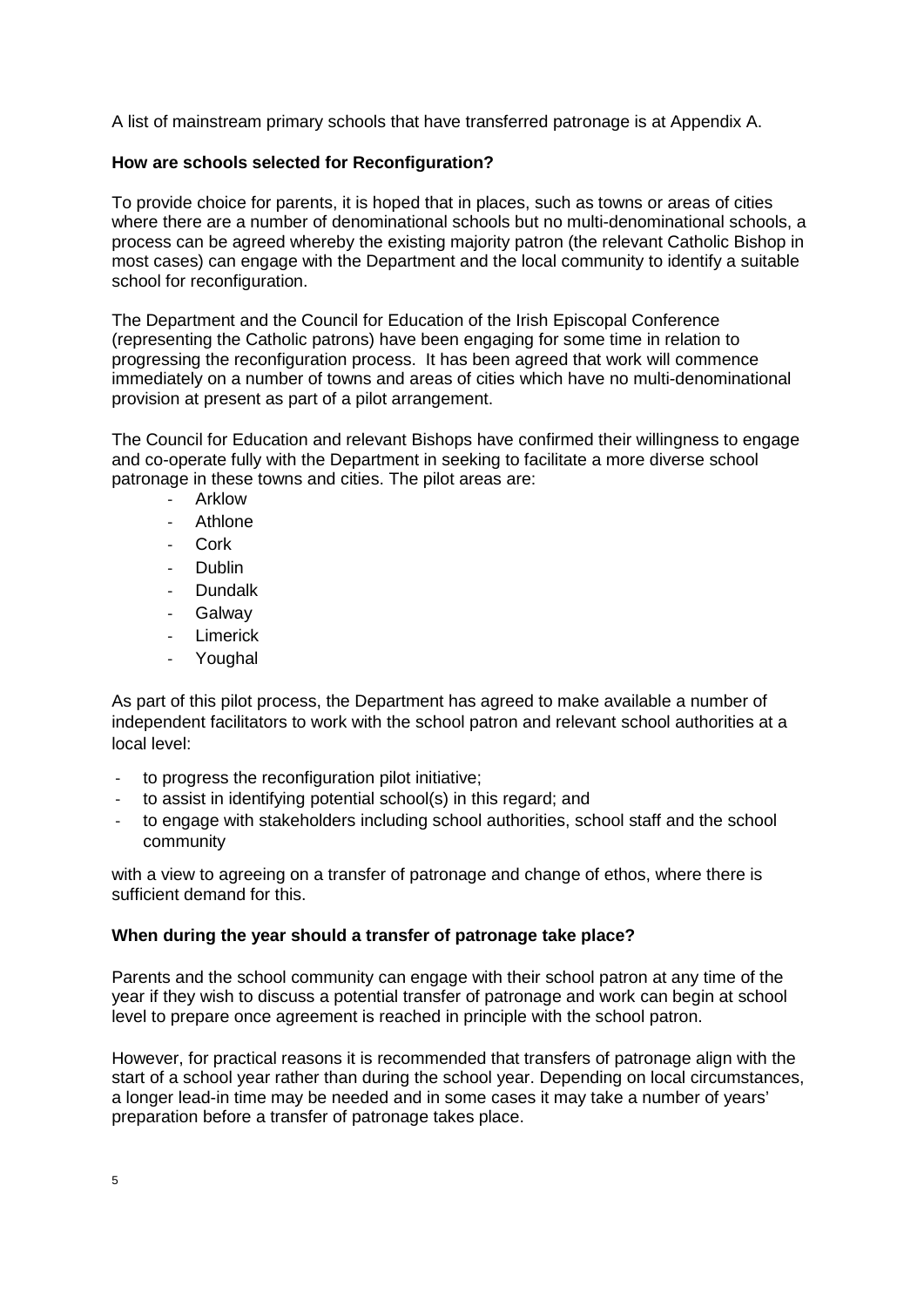#### **Is it possible to transition from a religious ethos to a multidenominational ethos over time?**

Yes, a number of different options are available to school patrons in relation to transferring patronage and changing to a multi-denominational ethos.

The first option is a transfer of patronage and change of ethos, which takes effect for the whole school community from the date of change of patron. This is the case for the majority of the 12 changes of mainstream primary school patronage that have taken place since 2017.

A second option is a gradual change of ethos over time, for example, where each new intake of junior infants engages in an Ethics and Morality Programme, while the more senior classes continue to follow the denominational programme until, over time, all pupils are following the multi-denominational Ethics and Morality Programme**.** 

Thirdly, some patrons may be willing to offer parents of junior infants the choice of undertaking an Ethics and Morality Programme, and, for parents who so choose, a denominational programme is provided.

The most suitable option for a particular school will depend on the wishes of the school community, and the views of the outgoing and incoming patrons. Some multi-denominational patrons are willing to support some, but not all, of the above potential options.

# **Is reconfiguration/transfer of patronage available to English-medium schools only?**

No, Irish-medium school communities can engage with their school patron in the same way as English-medium schools regarding a potential change to a multi-denominational patron. In a similar way to the vast majority of English-medium schools, many Irish-medium schools are under denominational patronage.

School communities who may be interested in exploring a transfer of patronage should engage with their school patron in the first instance.

In some cases, English-medium schools may wish to change from a religious ethos to a multi-denominational one and also may wish to transition from an English-medium to an Irishmedium school.

The reconfiguration/transfer of patronage process provides opportunities for additional multi-denominational schools in

### **Programme for Government Commitments**

The Programme for Government reflects the Government's objective of continuing to expand the plurality of schools to reflect the full breadth of society. It sets out that "students of all religions and none should have access to education, regardless of their belief system".

The Programme for Government commitments in this area include to:

• "Achieve the target of at least 400 multi-denominational primary schools by 2030, to improve parental choice";

• "Expand and prioritise the transfer of viable schools to Community National Schools";

• "Work with communities to ensure the provision of clear, non-partisan information on the preparation for, and the consequences of, the divestment process and to respond to queries raised".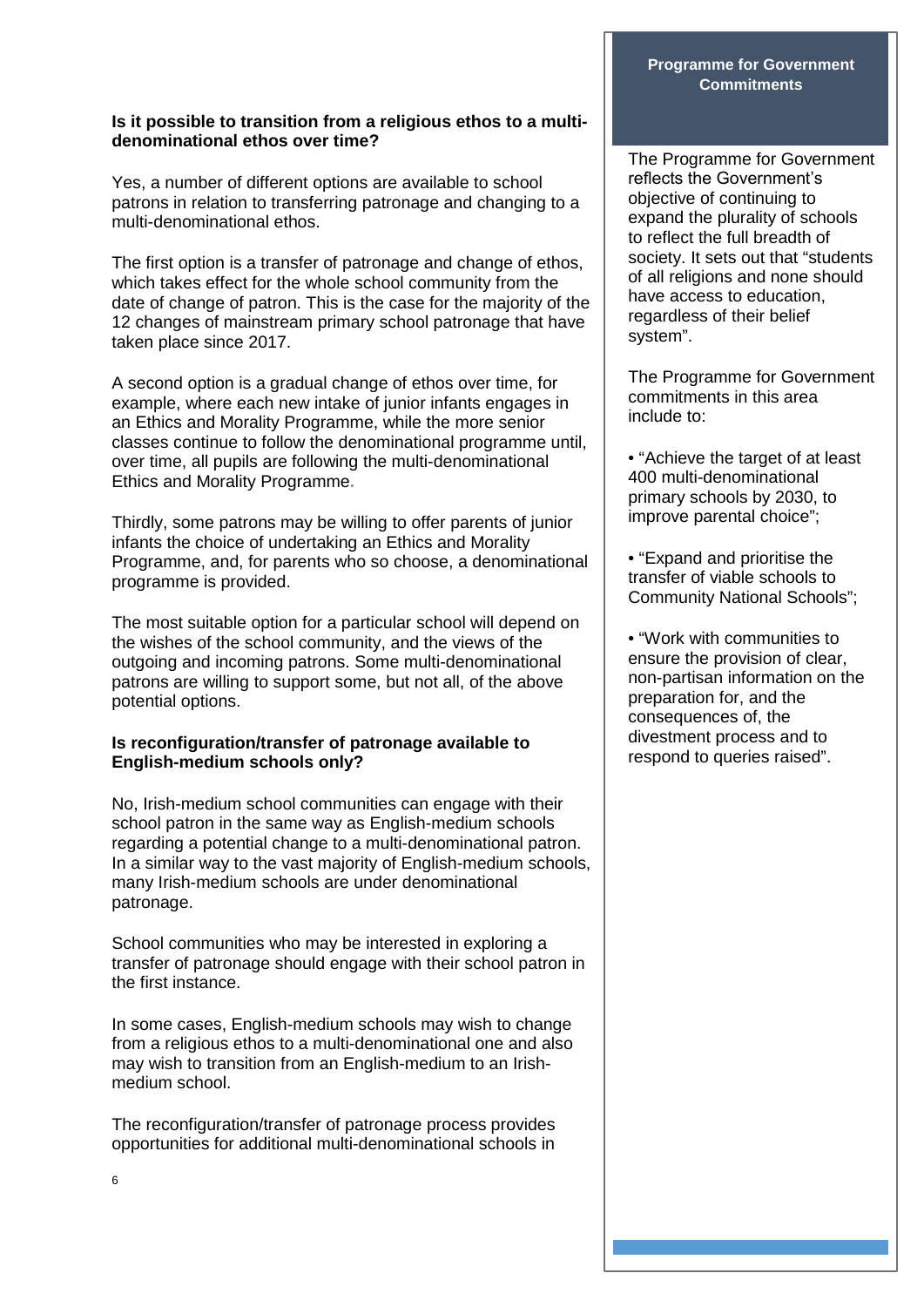either Irish or English and also opportunities for English-medium schools to make a transition to Irish-medium in that context.

While there is no detailed guidance currently on schools transitioning from English-medium to Irish-medium, the ongoing work underway on the development of a policy on Irish-medium education outside of the Gaeltacht will provide an opportunity to consider how an Englishmedium school can transition to an Irish-medium school in the context of reconfiguration.

#### **What if I don't want the ethos of my child's school to change?**

The school patron is responsible for decisions on transfer of patronage and organising consultation with school communities on Reconfiguration.

The Department encourages parents to discuss any views that they have on transfer of patronage with the patron of the school their children attend. This information pack also sets out information for school boards of management regarding facilitating, where possible, the transfer of pupils if they and their parents wish from (and into) a school transferring patronage.

#### **Is Reconfiguration the same as the Divesting Process?**

The Schools Reconfiguration for Diversity Process and the Patronage Divesting Process are separate initiatives with similar aims.

The Patronage Divesting Process arose from the recommendations of the 2012 report of the Advisory Group to the Forum on Patronage and Pluralism in the Primary Sector, following which the Department undertook surveys of parental preferences in 43 areas of stable population in 2012 and 2013 to establish the level of parental demand for a wider choice in the patronage of primary schools within these areas. Analysis of the parental preferences expressed in each area surveyed indicated that there was sufficient parental demand to support changes in school patronage in 28 areas.

Under the patronage divesting process, a school can be opened where a school building became, or was due to become available as a result of an amalgamation/closure of an existing school. In some areas in responding to demand for diversity where existing patrons were unable make school properties available, the Department also included an examination of properties held in public ownership.

In parallel with the Reconfiguration process, the Department of Education is continuing to work with stakeholders to progress delivery of diversity in areas already identified as part of the 2012 and 2013 patronage divesting surveys where a new school has yet to be established.

12 schools have been established under this process, all of which have a multidenominational ethos. In two of the patronage divesting areas the demographics increased sufficiently to warrant the establishment of new schools for demographic purposes outside of the patronage divesting process and new multi-denominational schools have been established in these areas. In one of the divesting areas, a school is due to transfer patronage from the Catholic bishop to the local ETB as a Community National School from September 2022.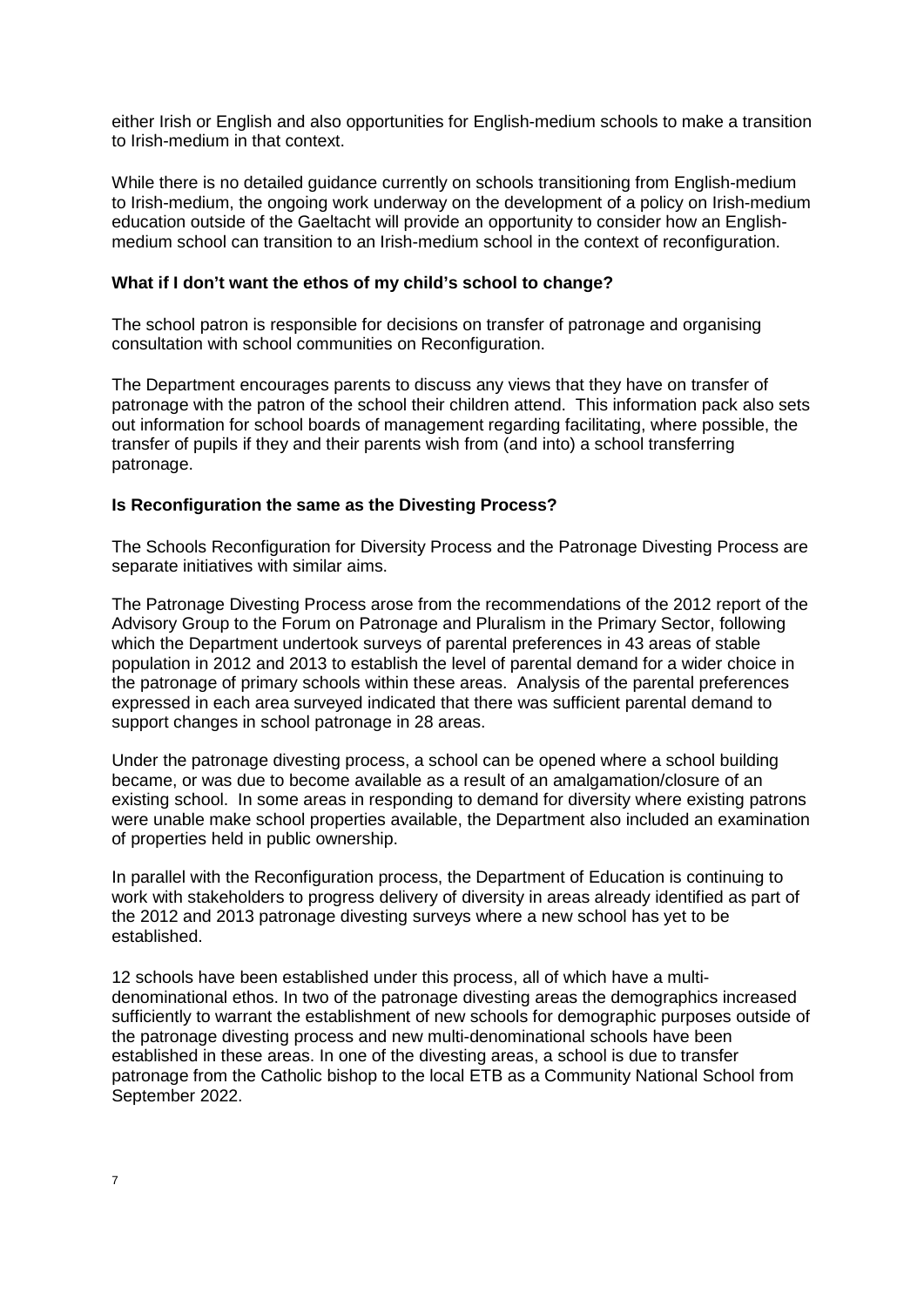# **Further Information**

- i) Relevant websites of multi-denominational providers
	- **1. Education and Training Boards :** <https://www.etbi.ie/>
	- **2. Community National Schools:** <https://cns.ie/changing-school-patronage/>
	- **3. An Foras Pátrúnachta:** <http://www.foras.ie/en/>

# **4. Educate Together :**

[https://www.educatetogether.ie/Schools/Primarytps://www.educatetogether.ie/Sc](https://www.educatetogether.ie/Schools/Primary) [hools/Primary](https://www.educatetogether.ie/Schools/Primary)

# ii) Department website

# **i) Enrolment Policy**

[https://www.gov.ie/en/policy-information/c5bd9f-school-enrolment/#school](https://www.gov.ie/en/policy-information/c5bd9f-school-enrolment/#school-admissionsenrolment)[admissionsenrolment](https://www.gov.ie/en/policy-information/c5bd9f-school-enrolment/#school-admissionsenrolment)

# **ii) Forum on Patronage & Pluralism in the Primary Sector**

[https://www.gov.ie/en/publication/99634e-the-forum-on-patronage-and-pluralism-in-the](https://www.gov.ie/en/publication/99634e-the-forum-on-patronage-and-pluralism-in-the-primary-sector-report-of/)[primary-sector-report-of/](https://www.gov.ie/en/publication/99634e-the-forum-on-patronage-and-pluralism-in-the-primary-sector-report-of/)

# **iii) Primary Education**

<https://www.gov.ie/en/policy/655184-education/#primary-education>

# **iv) Statistical Reports**

[https://www.gov.ie/en/publication/055810-education-statistics/#latest-statistical-reports/](https://www.education.ie/en/Publications/Statistics/Statistical-Reports/)

# iii) Census related info

# **Primary School Census Data**

https://www.gov.ie/en/collection/primary-schools/